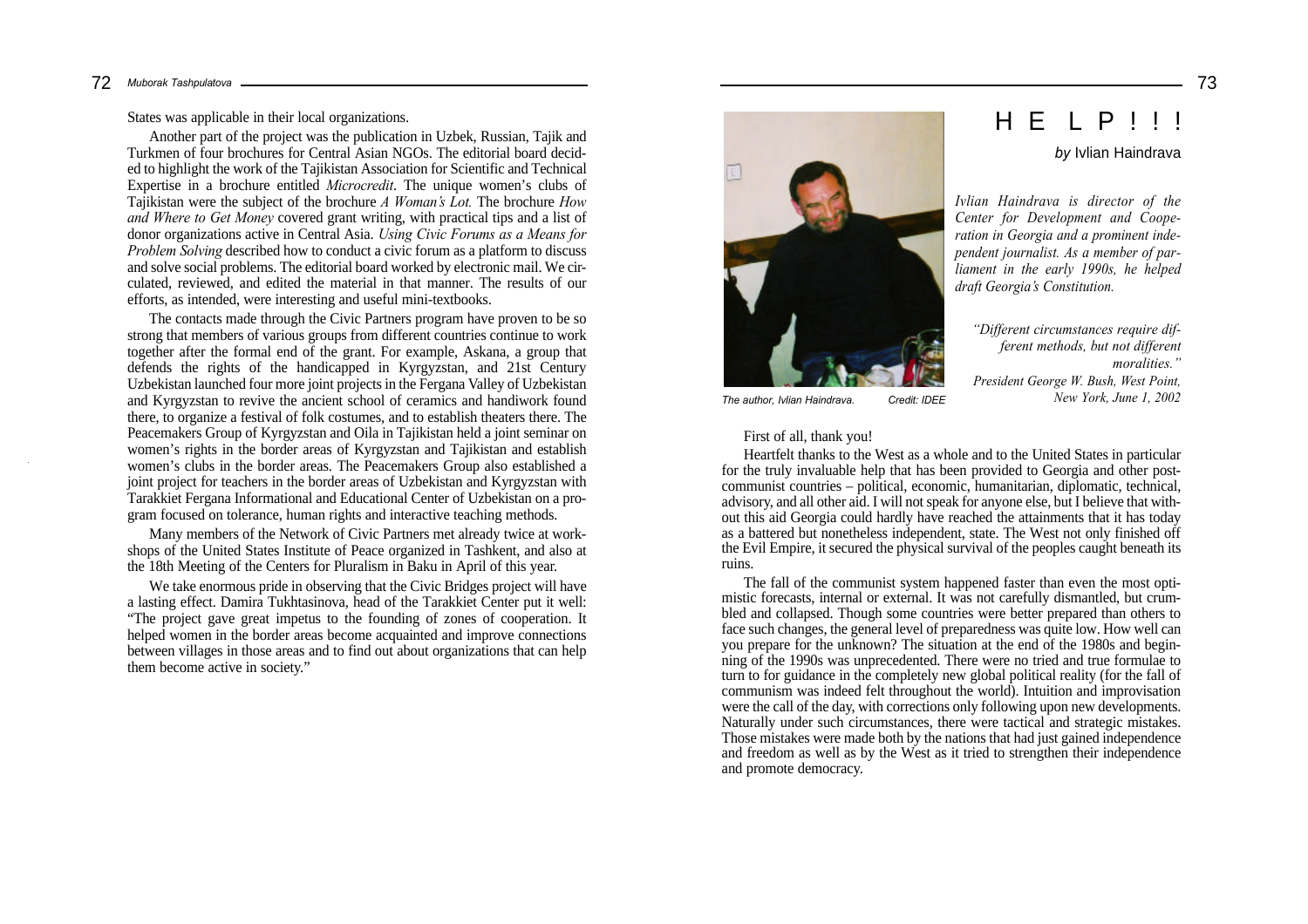One would think, thirteen years after the Berlin Wall was torn down, that we could sum up the progress of this transition stage. This is not to say that the transition from totalitarianism to democracy, civil society, and a market economy

### *A step forward?*





*In Azerbaijan, Western monitors ignored the use of force against political rallies, as shown top, when assessing the conduct of parliamentary elections in September 2000. The elections were called a "step forward." In June 2002, prior to the presidential elections, police again move to attack demonstrators in Baku demanding free and fair elections (above).* 

has been an undiluted triumph in all countries, but rather that the speed and success of this process in various regions and countries has become steady and, therefore, reasonably predictable.<sup>1</sup> In other words, a reality that was for a while quite new became usual, and in turn was replaced by a newer reality and new priorities after September 11, 2001.

New priorities do not always lead to the abandonment of old ones. More often, it is the other way around: the necessity of methodically limiting real and potential bases for international terrorism almost automatically means widening and strengthening the bases of democracy. With this in mind, the utilization of Western aid to the countries that have gotten stuck in the transitional process and that have fallen behind or fallen away from the development of democracy (or maybe even headed back in the opposite direction), is a question of primary significance. The experience of recent years must be carefully reviewed if this issue is to be successfully resolved.

### **The Aid**

By observing that the West's efforts have been less efficient than might be desired, I do not attempt to shift the blame. We, in our misfortune, are the first to bear that responsibility. If Western humanitarian and economic aid has become a powerful source of corruption, our greedy bureaucrats are the ones to be questioned about it, not their nameless, indifferent Western colleagues. If reforms have come to a halt and budget spending going astray has become the norm, the cause should first be sought in the flaws in our state administrative system and only then in the shortcomings of Western advisors who may not always be fully informed of our situation. If the Georgian (and not just the Georgian) parliament is a shelter for shady businessmen and characters looking for legal immunity, international observers sanctioning our elections are not to blame, but rather the voters who fell for the patently improbable promises of such candidates and did not think to vote carefully or wisely.

We, the citizens of this country, are to blame, and no one else.

But where Western money has been spent and will likely continue to be spent in considerable sums it is natural to hope that it be spent in a way that maximizes its use for achieving desired goals. If Westerners considered it their duty to see to it that the food, medical equipment and money reached their intended recipients instead of thinking their role fulfilled at the moment money tranches are deposited in some bank account or humanitarian aid shipments are sent from their embarkation points, there would be much less opportunity for our bureaucrats to misuse such aid. If foreign experts and investors stopped handing out advances based on the good intentions of those in power here, but instead spoke out about the incompetence and venality of our government ministers, then our reforms might not have degenerated into empty phrases and frightening processes. If international observers at our elections would not call a step backward a step forward, and Western leaders not congratulate our presidents for their success after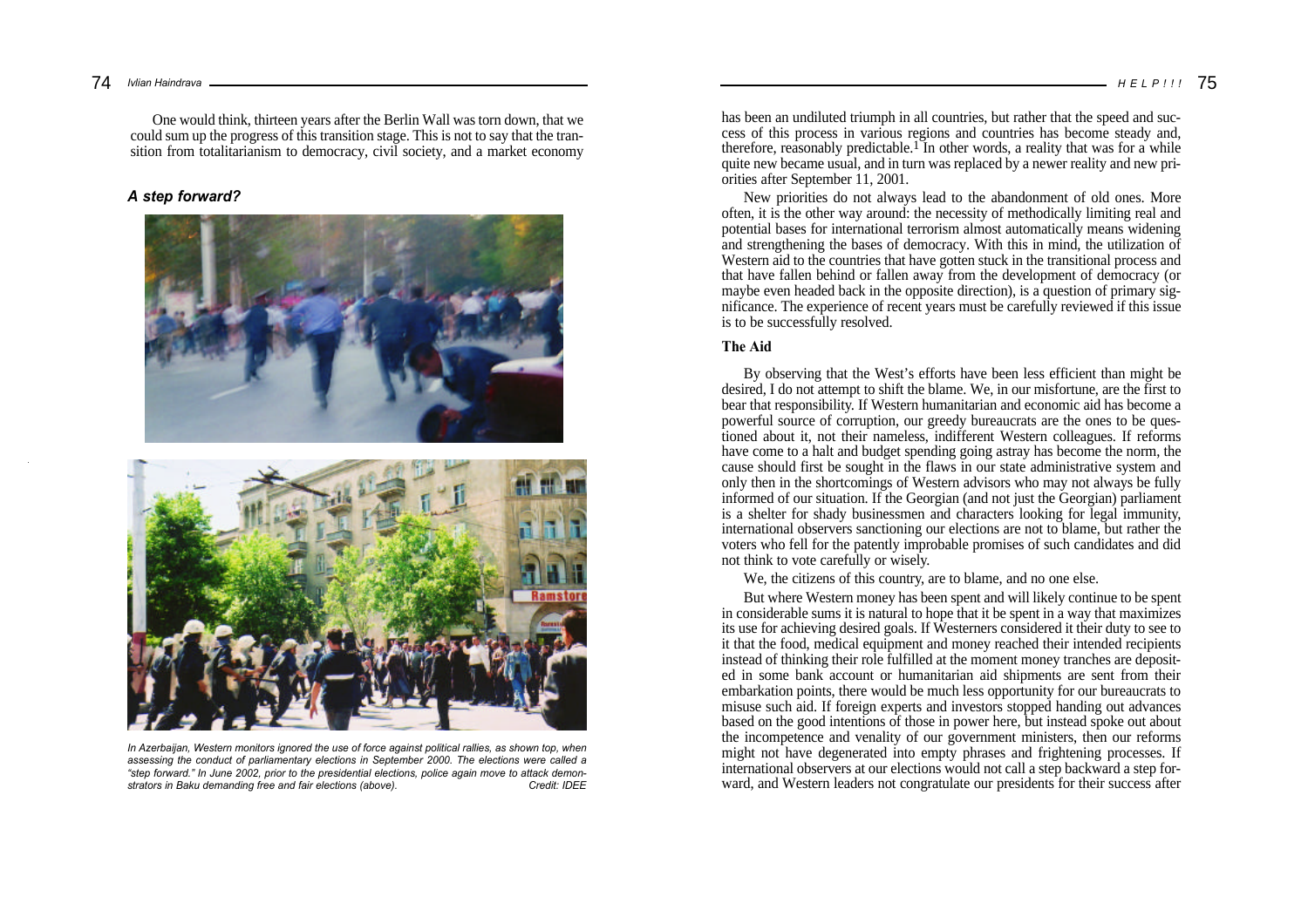totally rigged elections, our political prospects might be a little brighter. Such approaches might be cheaper and more productive for the West as well.

Thomas Weiss, professor of political science at the City University of New York, writes that there is a "dark side to aid." Foreign aid can lead to a sharp rise in corruption, political conflict, and even military conflict (when governmental and criminal groups both grasp for the same aid). As a result, the country's problems are not solved, but deepened, while living conditions and the economy remain perilous. Foreign aid becomes nothing but a source of enrichment for the local elite and often a means by which incompetent and illegitimate governments hold onto power. Foreign aid used unwisely draws a state into a vicious circle: the country receives no real support; nor does it try to raise itself from the crisis on its own. Rather, it comes to depend on foreign handouts and to require them endlessly. There are indications that a significant part of the foreign aid sent to the former Soviet Union (\$14 billion in ten years from the United States alone) was used by corrupt officials and their cronies in business and criminal enterprises. World Bank economists David Dollar and Lant Pritchett analyzed international aid to 113 countries and came to the sad conclusion that aid is given more often to countries with bad governments and comparatively few poor people than to countries with good governments and many needy.<sup>2</sup>

#### **People**

I have never understood or accepted the Western penchant for former (or not former) KGB agents, (Communist) party leaders, and Komsomol activists. It is beyond my comprehension what moral or professional advantages these exguardians of totalitarianism possess for building a civil society as compared to those who devoted their lives to totalitarianism's destruction. Why should someone be received with open arms after betraying, imprisoning, and exterminating those who fought for freedom and democratic values just because he now says that the system he devoutly defended for decades turned out to be so vicious? Is it based on a calculation that those who were honest and steadfast in the fight to promote Western values and who were willing to risk their own skins will remain allies no matter what, so each communist turncoat represents a bargain purchase and even more convincing evidence of the advantages of the Western lifestyle over the Soviet one? Believe me, there is no need to worry about communist turncoats, who will not suffer in any case. There is still Party money behind them. And Komsomol money. And the Soviet security services' old boys' club. It is better to take care of those who never beg for welfare in spite of their real contribution and abilities.

On no account have I forgotten that Western aid to the emerging Third Sector in post-Soviet countries enabled many intellectuals who were no longer needed in their own countries to survive physically and professionally. But what happens to public morality when what people see are Soviet big shots prospering on Western aid and not honorable dissidents?

Well, enough about "our" people. Let's turn to the Westerners, whom we have seen quite a bit of since the lifting of the Iron Curtain. Frequently they are specialists trying to do what they can (or can't) to help us. Some specialists, however, come without the slightest knowledge of the countries they are advising. The latter generously share the American experience in organizing election campaigns and fundraising for candidates for state legislatures, or perhaps the Indian experience of community-building in traditionally caste-bound villages. I do not deny that all that information may be of some theoretical interest to some local specialists, but I will say that in Georgia the practical use of all those lectures, seminars, and training sessions was pretty much nonexistent. Expert knowledge of India, combined with complete ignorance of Georgia (such as not knowing that Georgians have their own spoken and written language that is more distant from Russian than Hindi is to English) was both insulting and humorous, neither facilitating the learning process nor contributing to the reputation of the international experts.

### **Elections**

It is with regret that I must say that Western elections observers in the South Caucasus have, knowingly or not, contributed only to the legitimization of shamelessly falsified elections. In 1997, Thomas Carothers commented,

In elections in countries with little history of democracy, particularly in Africa and the former Soviet Union, foreign observers sometimes take the attitude, 'Well, what can you expect?' The notion that it is important to offer at least some encouragement to societies that are struggling with the basics leads them to downplay serious problems.<sup>3</sup>

Two years later, Irena Lasota, President of IDEE, put it more succinctly: "One of the worst ideas was sending unprepared Western electoral "observer brigades" to unfamiliar countries. These untrained observers would spend the night before the election dining at the Sheraton, proceed the following day to a polling booth where a local notable would often be stuffing the boxes with phony ballots before their very eyes, and then return to the Sheraton to declare: "I wish such well-run elections took place in my country."<sup>4</sup>

Surprisingly, such observations and warnings were ignored. Things continued the same way, as Petruška Šustrová attested to when she served as an independent international observer for IDEE in the fall 1999 parliamentary elections in Georgia. Here is a part of what she wrote about the experience:

So, why do OSCE observers claim that the elections in Georgia were a step forward? Something is explained also by Mr. Michael Ochs who had monitored many elections as an observer for the OSCE. He told us even before the event that there would be cheating in the elections but that in Georgia the situation was better than, for example, in Kazakhstan.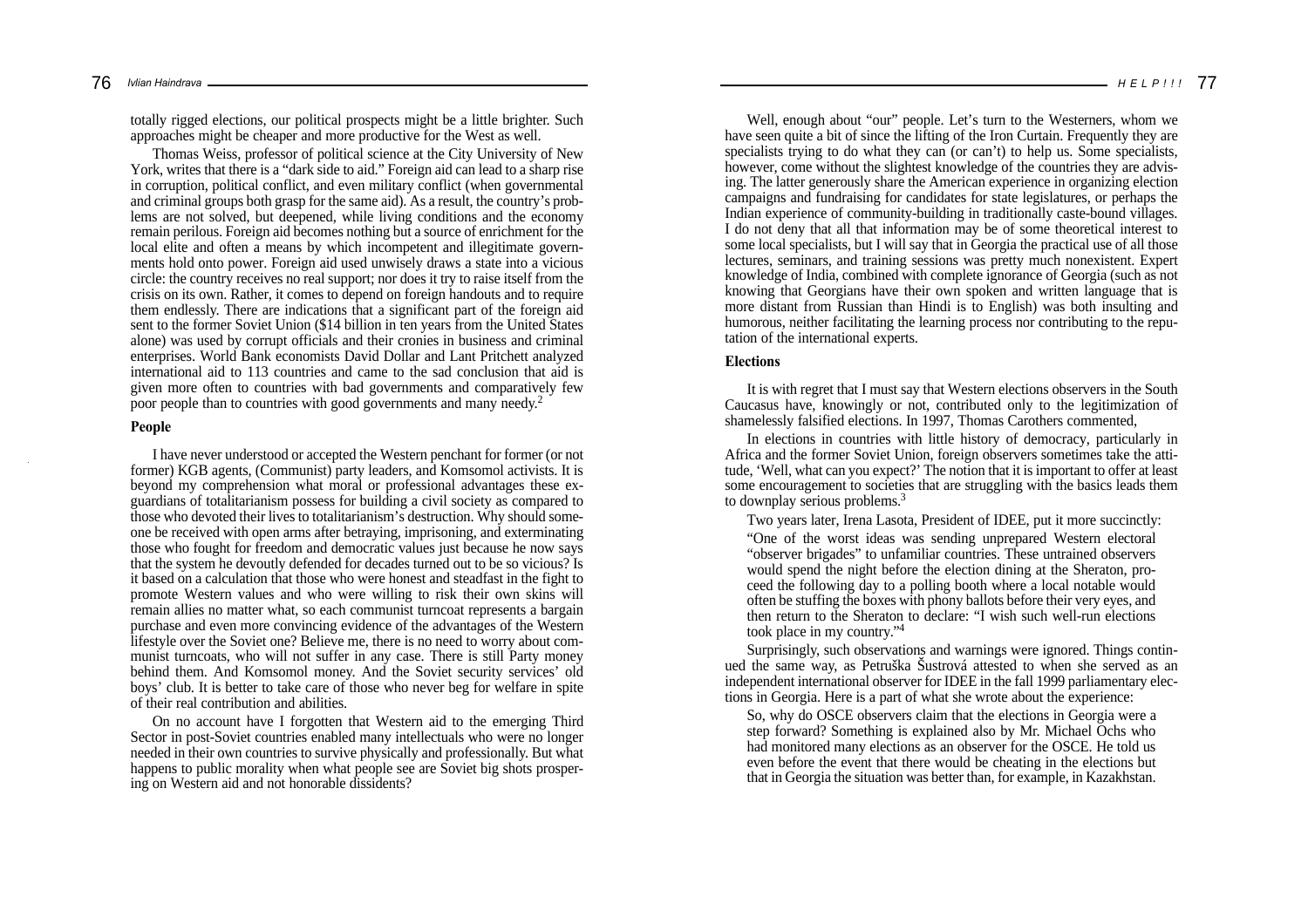He is surely right, but I believe that the honesty and regularity of the Georgian elections can be judged solely by Georgian laws. The United States welcomed Shevardnadze's victory. This is understandable; his drive towards Europe is definitely closer to the advanced world than Aslan Abashidze's orientation towards Russia which could bring even further problems to the region which is already full of turbulence. But what about the citizens of Georgia? What about the voters who saw the rigging of the elections with their own eyes, and are now told that the world regards this as "occasional excesses" which are beside the point? After all, democracy in the country is created neither by Shevardnadze nor by some other prominent politician but by the participation of people in public events: and many Georgian citizens feel deceived and sold out to "higher political interests."<sup>5</sup>

As a result of all this, we got the excesses of the April 2000 Georgian presidential election and the August 2002 referendum in Azerbaijan. It is even embarrassing to call them an "election" or a "referendum." It seems that just using these words for such events in the countries of the former Soviet Union can stir such wild enthusiasm in the West that flagrant distortions of the people's will are simply ignored. This attitude, besides distorting the very idea of elections, is deeply insulting. We are looked upon as uncivilized savages, for whom the conduct of just an election-like process is reason for exultation among our more civilized brethren. However, Irena Lasota points out that, "In the Republic of Georgia, the elections of October 1990 were free and pluralistic and attracted a turnout of over 70 percent, despite Soviet laws, Soviet pressure, and a lack of money, both local and foreign. Thus the first round of elections in countries emerging from communism required neither substantial foreign investment nor extensive voter-education initiatives. Voters in the region knew what real elections were all about. They knew that they had to vote to change their lives, and in most cases they even knew exactly whom they wanted to vote for or against."<sup>6</sup>

Fareed Zakaria writes that "If a country holds elections, Washington and the world will tolerate a great deal from the resulting government, as they have with Yeltsin, Akaev, and Menem. In an age of images and symbols, elections are easy to capture on film. (How do you televise the rule of law?) But there is life after elections, especially for the people who live there."<sup>7</sup>

Occasionally we are told that free and fair elections, while being quite important, hardly represent the single defining element in a democracy. Naturally they don't. A nearly mathematical equation has been formulated in this regard: free and fair elections are a necessary but not sufficient condition for democracy. Necessary! Meaning that if the necessary condition is not met, what we have is something other than democracy. Just what this something represents is not our concern here. What must be said is that the permissiveness of some Western institutions in aiding democracy is cultivating something other than democracy in several post-Soviet states. One of the principal jobs of Western institutions is

to observe elections and give strict, impartial assessments of their conduct. Such assessments should be followed by appropriate reactions of international organizations and governments of democratic states. But when such aid results in Georgia moving from the ranks of "electoral democracies" (in 1997-99) to that of "parasitical authoritarian states" (in  $2000-02$ ), a question arises about its usefulness: Was this really the West's strategic aim?

### **Strategic Aims**

The proper question is: What is the West's strategy? The goal has been clearly stated as assistance in building and developing democracy and civil society. The issue of strategy is more complex, however.

Any strategy requires long-term programs, clearly defined priorities, and intermediate goals. In the South Caucasus, all genuine NGOs are wholly and fully dependent on Western sponsors; there is simply no local money for civil society. How can an NGO plan educational and other long-term programs with specific groups if only short-term projects are funded? Otherwise, these are just one-time events, the most expensive of which turn into NGO tourism and a good time for all. Western organizations do have long-term projects, but the local implementers of those projects, as a rule, are not given long-term projects of their own to run. In addition, there is a lack of coordination among Western organizations that allows strange overlaps to occur. Several NGOs have been known to do the same thing. However, they have done it not only independently, but without knowledge of each other's achievements and failures. In other words, they are all reinventing the wheel. Various sponsors offer seminars and training sessions that are identical to each other not only in content (which is not surprising), but also participants (which is surprising). For example, the U.S. based International Republican Institute began operating in Georgia in the second half of the 1990s with the same type of program that the National Democratic Institute had begun several years earlier.

Regulars on the seminar circuit raise other questions too. Chekhov said that if you beat it enough you can teach a rabbit to light matches. That may be true, but what is the use of a match-lighting rabbit? It would probably just burn something down. The International Foundation for Electoral Systems, with remarkable obstinacy, holds annual training sessions for members of the Azerbaijani Central Elections Committee. The effectiveness of this training became apparent in the referendum of August 24, 2002, when the CEC declared completely falsely that a majority of voters had turned out and a communist-era 80 percent had voted in favor of amendments enhancing the president's powers. Furthermore, it is not clear why years of training are necessary for even the most complex details of (lawful) elections – it's not quantum physics after all.

Finally, Western donors and sponsors have literally scared to death some NGOs in the South Caucasus by saying that if they are discovered to be connected with political parties, they will be deprived of their grants. Now, no two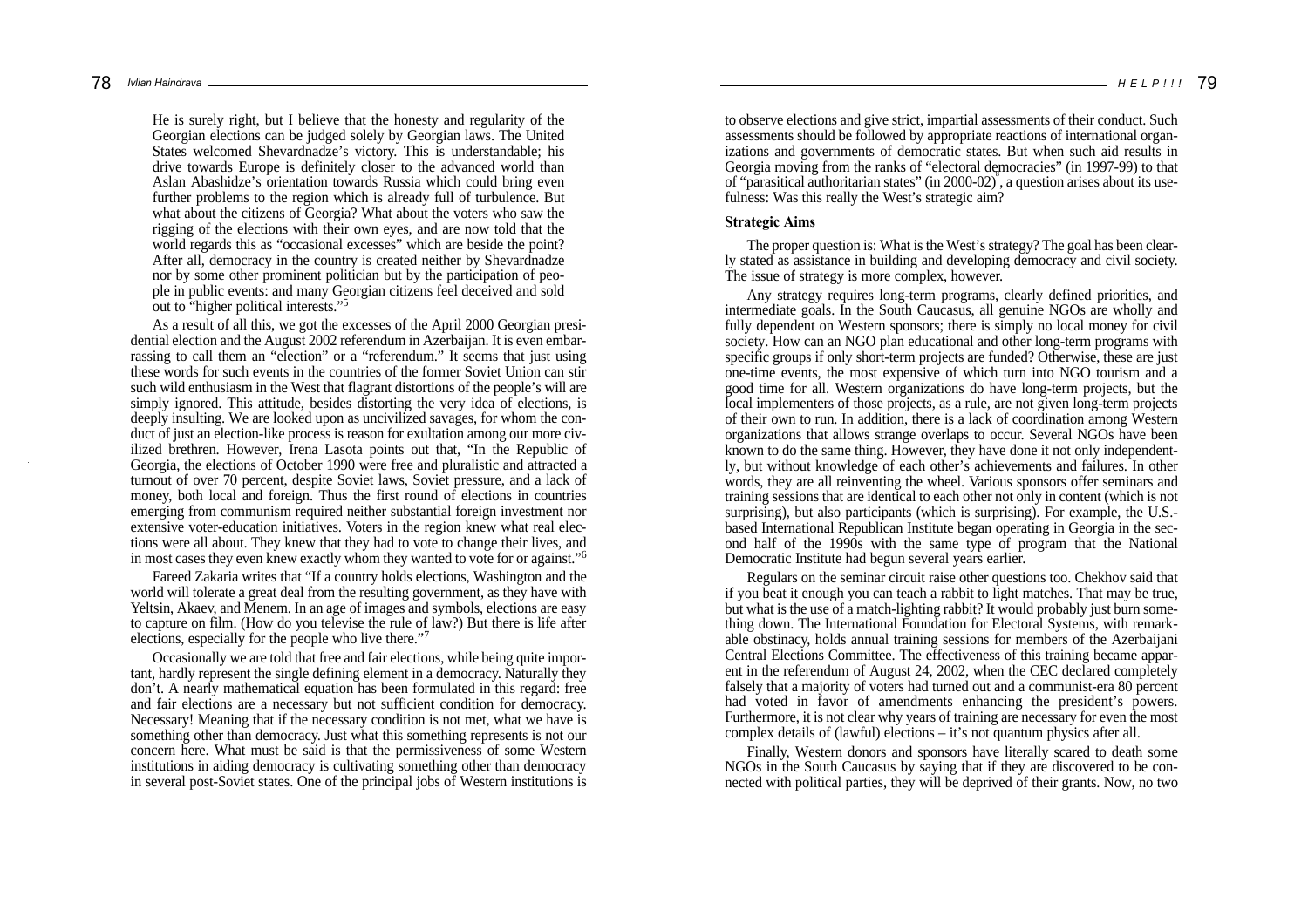parties are alike. An NGO that collaborates with communists, Nazis, and similar fundamentalists is one thing, but isolating NGOs from democratic parties is a senseless and harmful strategy. The real democratic forces in post-Soviet countries are limited to democratic political groups, genuine non-governmental organizations, the truly independent media, and individual, unorganized intellectuals. These democrats have practically no funds of their own and they vie with the Soviet nomenklatura and Komsomol activists, who have the resources of the Communist Party, the Komsomol, and manifold antidemocratic, backward-looking forces, including some abroad who have no qualms about offering assistance. So why should a Georgian think tank *not* provide intellectual support to a like-minded political group? Doesn't the prohibition against such collaboration go against the stated strategic goal?

From a strategic point of view, Western aid should be rational, stable, and bold. Yes, bold, as it was in Croatia, Slovakia, and Serbia, where broad civildemocratic coalitions played decisive roles in the transition to democracy. Hesitation is shortsighted. If Milosevic could be bombed and then hauled before a tribunal, Shevardnadze and Aliyev at least can be made to hold fair elections.

### **Everything Else**<sup>9</sup>

It is curious that there exists such a thing as fashion in the broad sweep that is called the building and development of democracy in the post-Soviet Union. I do not know who the trendsetter is, but suddenly, and without any obvious cause, funders have made demands for very specific projects. Local partners are quickly chosen who are clearly incapable, competent only in making a mess of even the best of ideas. It is hard to see why gender-studies programs were more needed in Georgia in 2000 than in 1998 or 2002. Who decided that that was a vital priority for Georgia in 2000?

At other times, we have seen donors' haste and lack of preparedness in critical situations. For instance, desperately needed humanitarian aid delivered for Chechen refugees in Georgia's Pankisi Gorge resulted in the rise of tension in the area. Living conditions for many residents of that mountain district were, and still are, difficult, and the convoys of trucks that passed them by did nothing to strengthen ties of trust, respect, and sympathy for the refugees from the neighboring country.

Disdain and tactlessness toward the local residents appears in other forms, too. A skilled worker in an international mission or delegation, say a driver, if he has a Western passport, will receive a salary ten times greater than his colleague with a post-Soviet passport and five times more than that of a local specialist working in the same place. A Western chauffeur hardly drives ten times better on Georgian roads than a local chauffer, while the local specialists are much more expert in the topics of specialized delegations than any Western driver. I do not reject that a driver or a specialist in human rights from safe, calm Norway should receive more for working in Georgia ("risk pay") than he or she would

for working in Norway. But payment should be handled more tactfully, so as not to belittle the people who are their reason for being there.

Continuing on the same topic, I have some additional questions. Has even one project financed by the West been openly declared a failure? In what donor organization's annual report is it written that a project was unsuccessful because it was poorly conceived and carried out? Is all the activity of every national and international foundation, institute, mission, delegation and so on a brilliant achievement and success and that the only thing needed is a continuation of such brilliant achievement and success? Is that how everything looks from Washington (Strasbourg, Brussels, Vienna)? Things look somewhat different from Tbilisi (Baku, Yerevan, Kyiv, Chisinau, Minsk).

Let me restate: we are the ones who must solve our many problems. But Western aid (or, God forbid, the lack of it) can significantly determine the success or failure of democratic development in the post-Soviet countries. Strengthening democracy and broadening its impact are the cornerstones of Western policy. In those parts of the world where people's fates are uncertain, those who wish them well should hold to clear, sensible, conscientious and transparent plans of action to achieve their stated goals.

• • •

In conclusion, I present a few brief observations of the Center for Development and Cooperation-CfP from its six years working with the Centers for Pluralism network.

*Participants:* In the last few years, a steady, cooperative network has been maintained among NGOs and individuals *who have a clear awareness of common problems and regional differences, who share experiences and information, and who maintain clear channels of communication.* Naturally, there were people just passing through who quickly disappeared. But their places were taken by those who were better able to appreciate the atmosphere, principles and methods of the Centers for Pluralism.

*Organization:* One remarkable distinction of the CfP network is its absence of structured organization. It is the situation of no "leaders" and no "subordinates." The IDEE office in Washington does not command, but facilitates activities within the network. It suggests rather than assigns and supports rather than demands. Hence every national CfP has its own identity and defines and prioritizes its own activities. As a result, the Centers for Pluralism never fail to be useful and interesting to each other.

*Meetings.* Recently, we have struck upon a means to maintain regular communication: one general meeting and three regional meetings (Southwestern, Southeastern and Eastern regions) per year. This provides a forum where regional problems can be tied to more general problems. There is a natural eastward drift as Poland, the Czech Republic, Hungary and other countries are integrated into European and Euro-Atlantic organizations and civil society in those coun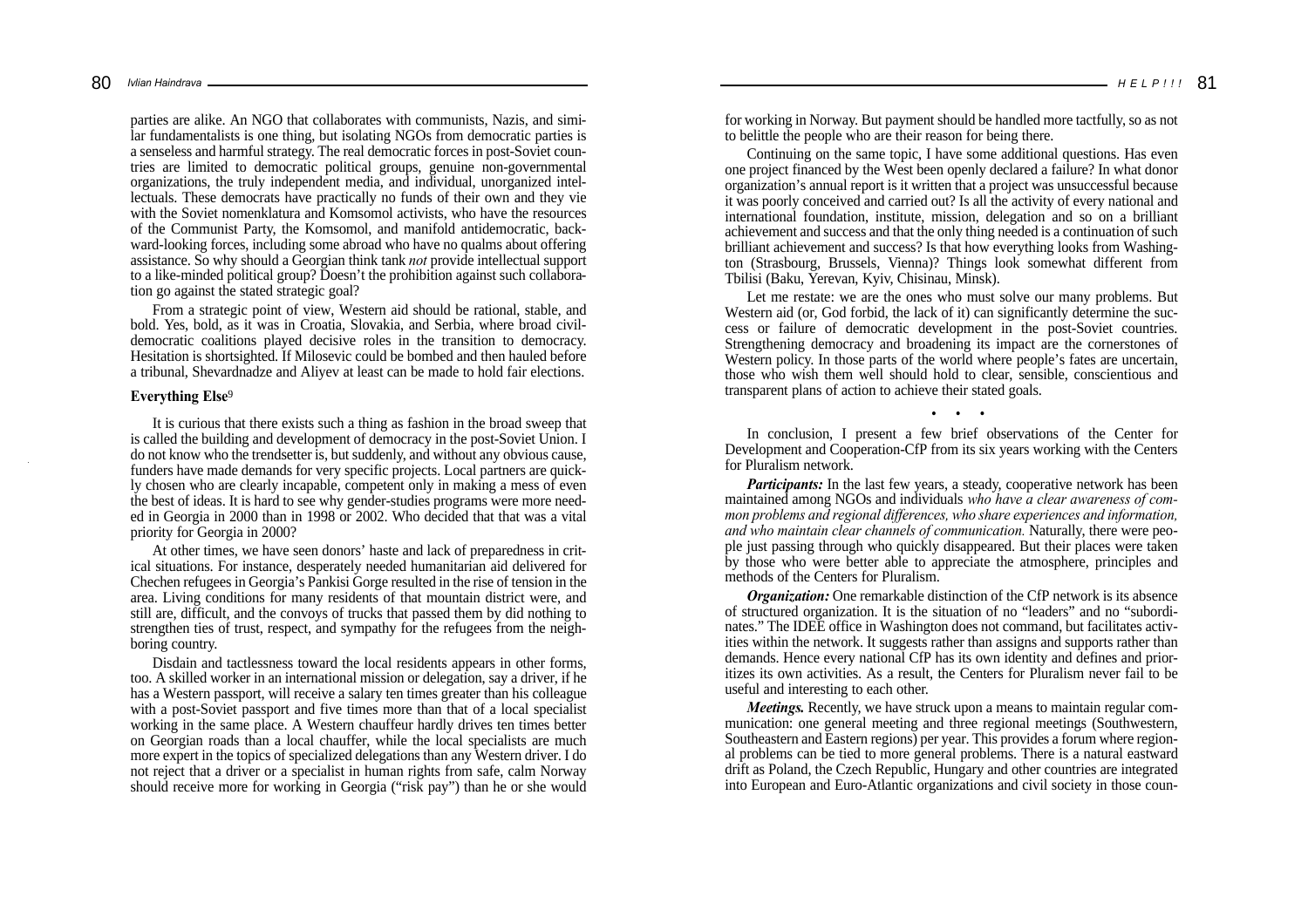82 *Ivlian Haindrava* 

> tries takes on new priorities. New NGOs are appearing on the CfP map in Central Asia and Mongolia at the same time.

> *Finances:* IDEE's support of NGOs in post-Soviet countries is a model for obtaining big results from relatively small outlays. Events sponsored by IDEE attract their audiences not by the promise of luxury, but by their timeliness and interest. Modest IDEE "institutional" grants have gotten NGOs in many regions up and moving. The regrettable affair concerning the IDEE Warsaw office, in which a long-standing member of the Centers for Pluralism was discovered to have descended into a morass of impropriety and debt, confirms that there are no rules without exceptions. Any organization can fall into the trap. But the broad number of truly effective organizations supported by the IDEE and the wide range of work performed by the small number of staff at its Washington office can only call forth amazement and gratitude.

> *Potential reserves:* Limited finances prevent IDEE from undertaking a number of interesting projects with the CfPs either on the national or regional levels. I will mention just one: if elections observation in post-Soviet countries were made a priority for IDEE and the CfPs, we would be able to mobilize a significant number of experienced observers who are thoroughly familiar with the post-Soviet countries and election legislation, as well as methods of election falsification and pressuring voters. Such a potential use of the Centers for Pluralism is just one of many to consider when reviewing the other uses of Western aid.

3 Thomas Carothers. "The Observers Observed," *Journal of Democracy*, vol. 8, no. 3, 1997, pps. 17-31.

4 Irena Lasota. "Sometimes Less Is More," *Journal of Democracy*, vol. 10, no. 4, 1999, pp. 125-128. 5 Network of Independent Journalists *Weekly Service* no. 149, published by STINA News Agency. 6 Lasota, *ibid.*

7 Fareed Zakaria. "The Rise of Illiberal Democracy," *Foreign Affairs*, no. 6, Nov.-Dec. 1997.

8 *Nations in Transition*, 2001, A. Karatnycky, A. Motyl, and A. Schnetzer, eds., Freedom House.

## Remembering Jakub

### *by* Eric Chenoweth

*Eric Chenoweth is co-Director of the Institute for Democracy in Eastern Europe.*

I met Jakub Karpiñski for the first time in August 1980, in the middle of the strikes that would give birth to Solidarity in Poland. He and his partner and, later, wife, Irena Lasota, had come to meet with the director of the League for Industrial Democracy, an organization begun by Upton Sinclair and Jack London that had for 75 years provided an intellectual defense for the American labor movement. Just as importantly, the LID and its sister organization Social Democrats USA, had gained a reputation as fierce opponents of communism and proponents of democratic change in the Soviet Bloc. It was a natural place to come, then, for two Poles in the West seeking support for the pro-democratic workers movement in communist Poland. They had earlier gotten support from the LID for the Workers Defense Committee (KOR). I, a student activist at the time, told them of my youth group's plans to organize support for the Polish workers on college campuses. It began my relationship with Jakub that would last 23 years, until his untimely death March 22 of this year at the age of 62.

At our first meeting, Jakub and Irena told me that they would be happy to speak on campuses about Poland. I quickly took advantage of the offer, seeing an opportunity to bring two dynamic individuals to the campuses to teach a new generation of students about the struggle against communism from the new standpoint of the Polish workers movement. They spoke for me dozens of times, without ever receiving a cent in honoraria but knowing they were doing something extraordinarily valuable. Each conveyed a different charisma. Irena's was vital, to-the-point, and emotional, Jakub's was measured, deliberate, and quietly powerful.



*Jakub Karpiñski*

Jakub's voice was so distinctive it could never *Credit: Witold Jaroslaw Szulecki,* be mistaken for another and I think I will never *Courtesy of Arma-Multi-Agency* forget it no matter how distant his physical presence. He modulated his pitch from the highest decibel to a low-mid-range octave, providing emphasis to exactly the right word and syllable. The style of his speech was complemented by a slight speech impediment, which he had clearly fought through in order to take a place in a profession requiring public speaking. One could not help but admire his total self-assuredness. He made his impediment a

83

<sup>1</sup> See, for example, Thomas Carothers. "The End of the Transition Paradigm," *Journal of Democracy*, vol. 13, no. 1, 2002, pps. 5-21.

<sup>2</sup> Washington ProFile, October 10, 2002, no. 70 (204). www.washprofile.org

<sup>9</sup> The author is grateful to Dubravka Velat for articulating a number of ideas on this topic during her presentation at a meeting of the Centers for Pluralism in Belgrade in November 2002.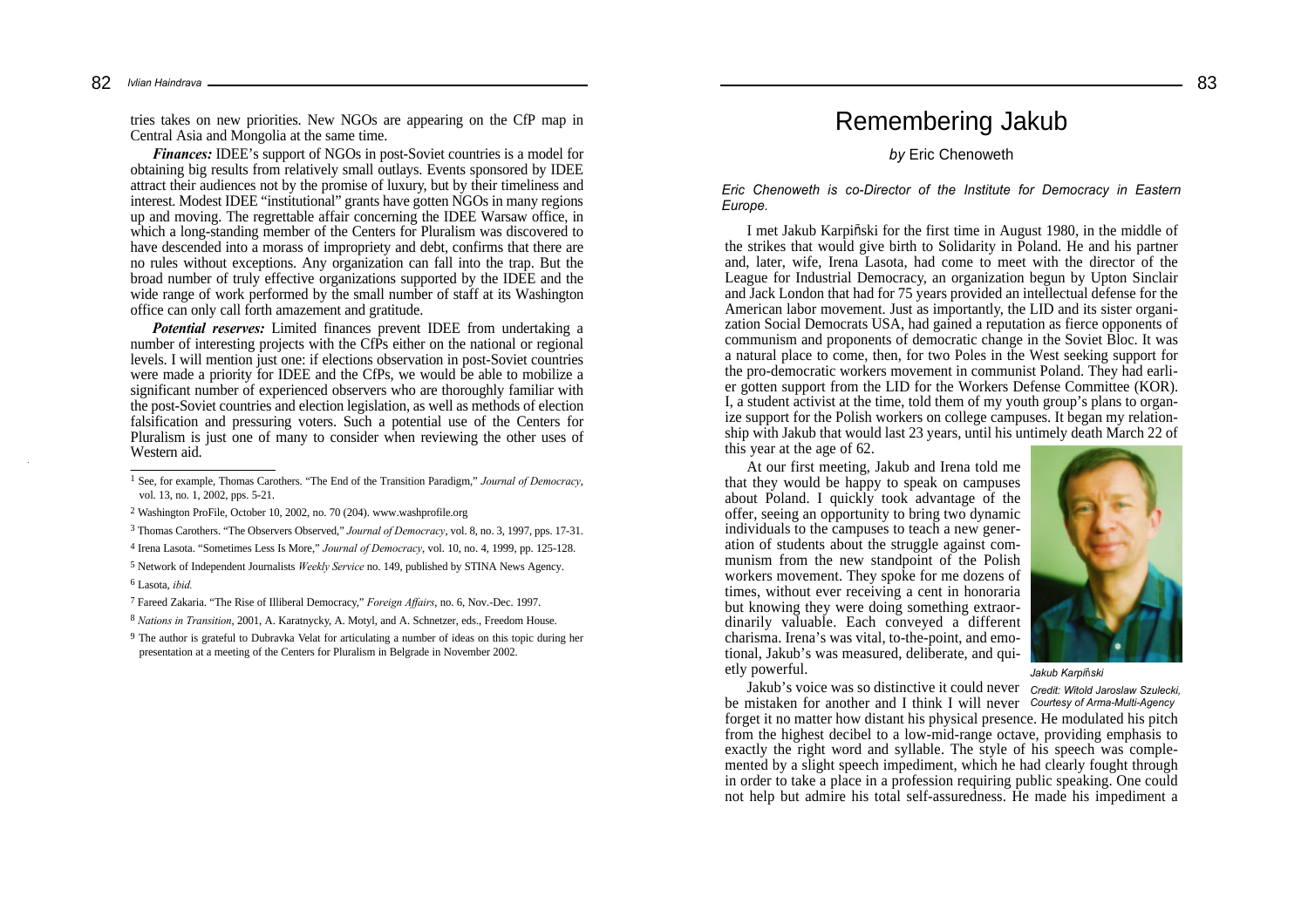strength, rather than a weakness. (It was a strength I remember vividly from an evening recital of Stanislaw Baranczak's poetry at the Public Theater, where Jakub's performance next to well-known actors was nothing short of spectacular.)

Mostly though, I remember Jakub's mixture of deliberately styled speech with his precisely formulated ideas and thought. Jakub always delivered his speeches in an academic way: he was always teaching. But he never spoke from above: everyone was brought to his level simply by his organization of his

ideas. Whatever the topic, he spoke about its most complex elements in an elemental and understandable way. For Jakub, every speech or lecture was an opportunity to make clear a new idea or formulation, not to create an opaque theory or to constantly repeat some long-ago digested epiphany. No matter how many times he had spoken on a topic, he prepared for the presentation as if it were completely new. Or, in turn, he would use it as an opportunity to hone even further an already precise line of thought. Regardless, whoever listened to Jakub give a presentation knew he was listening to an extraordinary intellect – and at least for a moment you could be on his level.

His specialities were sociology and history, a combination he used especially to examine modern Polish history, both under communism and after 1989. In his writings for *Uncaptive Minds*, the journal of the Institute for Democracy in

Eastern Europe, *Transitions*, and other publications, he extended his examination to both the period of late communism and the transition from it. He developed in the early 1990s an *ABCs of Democracy*, a primer that was translated into nearly a dozen languages, along with many of his other texts, such as "Democracy and Conflict" and "Postcommunism."

Jakub was both one of the most personable of men and one of the most remote. He eagerly engaged in conversation with friends and colleagues about anything, but once he was no longer needed in a conversation, he would take out one of the projects he was working on from his pack, which he could restart at any moment. On such occasions, he might be interrupted, yet always return to the task at hand. But when fully absorbed, such as in his nocturnal working hours, he could not be interrupted at all. That is when he was fully in his world.





*Jakub Karpiñski's texts were widely translated into other languages, including the pamphlets above, in Serbian, "Communism and Postcommunism" and "The Democratic Political System."*

Jakub was a founder and member of the Board of Directors of the Committee in Support of Solidarity, begun on December 13, 1981, and of the Institute for Democracy in Eastern Europe, begun in May 1985, both of which I directed. Most of his Polish colleagues knew him as an associate pro-



*Jakub Karpiñski's peroration at his 1968 trial was among the most well known texts in Poland's opposition movement. It was recently republished in Poland.*

fessor at Warsaw University, a key leader of the Warsaw University protest in 1968, a former political prisoner whose defense oration at the trial sentencing him to 3 years became a source of inspiration for future generations, as the author in the early 1970s of the petition against constitutional amendments that further enslaved Poland to the Soviet Union, and as the authors Marek Tarniewski and Jan Nowicki (two of the pseudonyms he used for the underground and for the émigré Kultura publishing house, among other places).

For myself, who never knew Polish but for a spare few words, I knew Jakub differently. He was an exile from his homeland, a child of World War II who grew up under Nazism and Communism, who nevertheless felt completely at ease in New York, or London, or Paris. He was always at home in an atmosphere of freedom without ever losing his knowledge and intimate understanding of commu-

nist dictatorship. Jakub was also an important guide through the complexities of Polish and East European history, which admittedly I was learning for the first time. While many people wondered what I, a non-Pole, was doing directing a Committee in Support of Solidarity, Jakub welcomed my interest and commitment and never tired of answering my questions and recommending to me what to read. He (along with Irena, Jerzy Warman, and others involved in those early days) took part in helping me edit texts translated from Polish into English. I learned from Jakub never to use the shorthand "martial law" to describe the crackdown on Solidarity in December 1981. Only "stan wojenny," or state of war, the constitutional provision used by Polish General Jaruzelski to destroy Solidarity, could possibly describe accurately the actions of the Jaruzelski regime — its war against the nation. As Jakub always taught, one should be precise in all descriptions.

Jakub was a constant source of support whose important projects could always be interrupted to take on some new task — including stuffing envelopes if that was necessary. He remained over 23 years a partner with me and Irena in all of our endeavors. (Although they divorced in 1997, Jakub and Irena maintained a close personal and organizational relationship and Irena was a constant source of support for Jakub throughout his illness and until his death.)